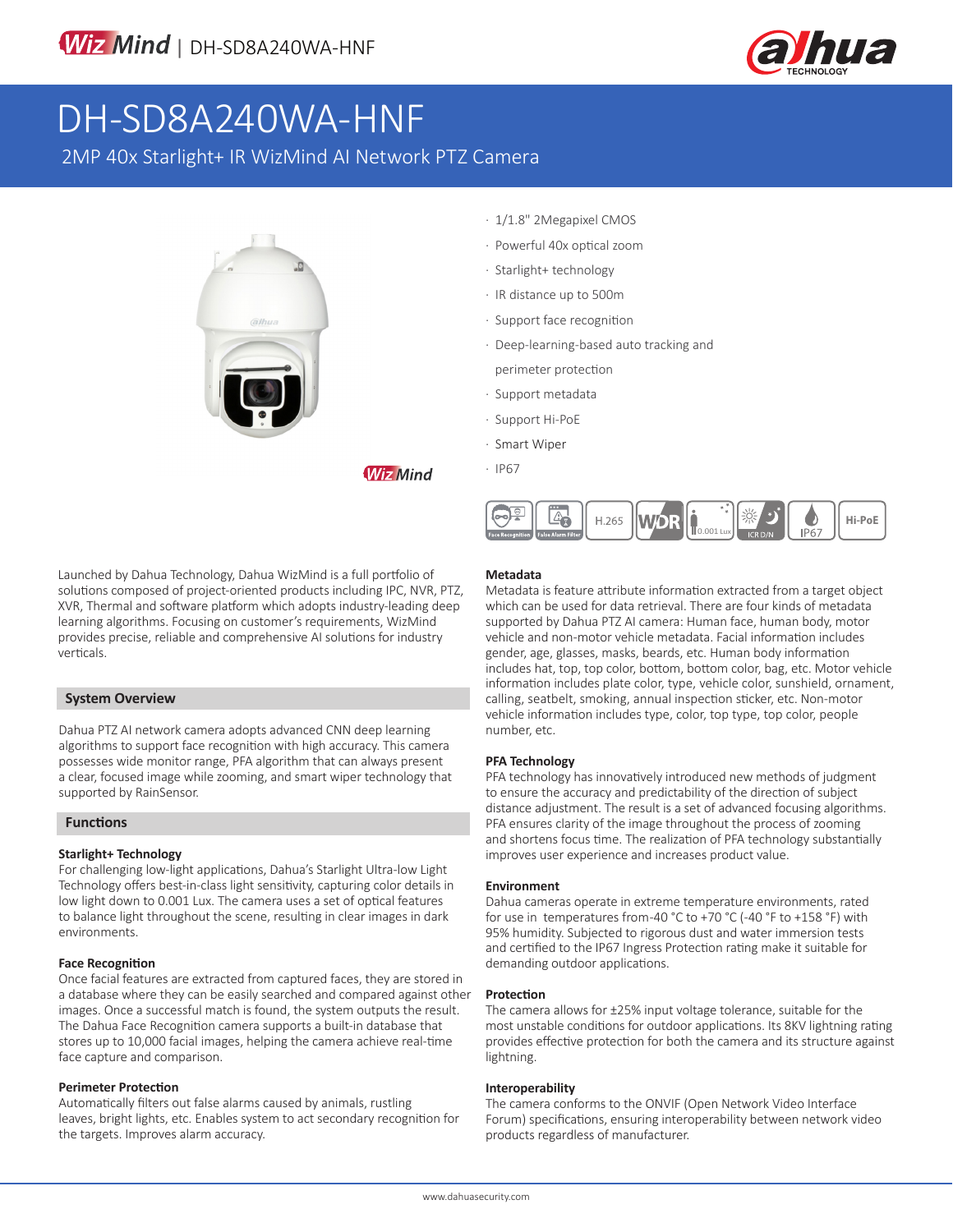## Wiz Mind | DH-SD8A240WA-HNF

### **Technical Specification**

#### Camera

| ------                          |                                                                              |                       |                       |                      |
|---------------------------------|------------------------------------------------------------------------------|-----------------------|-----------------------|----------------------|
| <b>Image Sensor</b>             | 1/1.8" CMOS                                                                  |                       |                       |                      |
| Pixel                           | 2MP                                                                          |                       |                       |                      |
| Max. Resolution                 | 1920 (H) × 1080 (V)                                                          |                       |                       |                      |
| <b>Electronic Shutter Speed</b> | $1/1 s - 1/30,000 s$                                                         |                       |                       |                      |
| <b>Scanning System</b>          | Progressive                                                                  |                       |                       |                      |
| Min. Illumination               | Color: 0.001 Lux@F1.4<br>B/W: 0.0001 Lux@F1.4<br>0 Lux@F1.4 (illuminator on) |                       |                       |                      |
| <b>Illumination Distance</b>    | 500 m (1640.42 ft)                                                           |                       |                       |                      |
| Illumination On/Off Control     | Auto; Manual                                                                 |                       |                       |                      |
| <b>Illuminator Number</b>       | 10                                                                           |                       |                       |                      |
| Wiper                           | Smart wiper                                                                  |                       |                       |                      |
| Lens                            |                                                                              |                       |                       |                      |
| Focal Length                    | 5.6 mm-223 mm                                                                |                       |                       |                      |
| Max. Aperture                   | $F1.4 - F4.8$                                                                |                       |                       |                      |
| Field of View                   | H: 70.3°-1.8°; V: 35.1°-1°; D: 67.5°-2°                                      |                       |                       |                      |
| Optical Zoom                    | 40x                                                                          |                       |                       |                      |
| <b>Focus Control</b>            | Auto                                                                         |                       |                       |                      |
| <b>Close Focus Distance</b>     | $0.1$ m-1 m (0.33 ft-3.28 ft)                                                |                       |                       |                      |
| <b>Iris Control</b>             | Auto; Manual                                                                 |                       |                       |                      |
| <b>DORI Distance</b>            | Detect                                                                       | Observe               | Recognize             | Identify             |
|                                 | 2340 m<br>$(7677.17 \text{ ft})$                                             | 930 m<br>(3051.18 ft) | 460 m<br>(1509.19 ft) | 230 m<br>(754.59 ft) |
| PTZ                             |                                                                              |                       |                       |                      |

| Pan/Tilt Range              | Pan: 0°-360° endless<br>Tilt: -30°-90°, auto flip 180°                                                                               |
|-----------------------------|--------------------------------------------------------------------------------------------------------------------------------------|
| <b>Manual Control Speed</b> | Pan: 0.1° -240°/s<br>Tilt: $0.1^{\circ} - 100^{\circ}/s$                                                                             |
| Preset Speed                | Pan: 240°/s; Tilt: 120°/s                                                                                                            |
| Preset                      | 300                                                                                                                                  |
| Tour                        | 8 (up to 32 presets per tour)                                                                                                        |
| Pattern                     | 5                                                                                                                                    |
| Scan                        | 5                                                                                                                                    |
| <b>Speed Adjustment</b>     | Yes                                                                                                                                  |
| Power-off Memory            | Yes                                                                                                                                  |
| <b>Idle Motion</b>          | Preset; Tour; Pattern; Scanning                                                                                                      |
| Protocol                    | DH-SD; Pelco-P/D (auto recognition)                                                                                                  |
| General Intelligence        |                                                                                                                                      |
| <b>Event Trigger</b>        | Motion detection; video tampering; scene<br>changing; network disconnection; IP address<br>conflict; illegal access; storage anomaly |

| <b>IVS</b>                  | Object abandoned; object missing                                                                                                                                                                 |
|-----------------------------|--------------------------------------------------------------------------------------------------------------------------------------------------------------------------------------------------|
| Artificial Intelligence     |                                                                                                                                                                                                  |
| Auto Tracking               | Yes                                                                                                                                                                                              |
| <b>Face Recognition</b>     | Yes                                                                                                                                                                                              |
| <b>Perimeter Protection</b> | Tripwire and intrusion. Support alarm triggering by<br>target types (human and vehicle). Support filtering<br>false alarms caused by animals, rustling leaves, bright<br>lights, etc.            |
| Video Metadata              | Support human body, human face, motor vehicle<br>and non-motor vehicle image capture and attributes<br>extraction.                                                                               |
| Video                       |                                                                                                                                                                                                  |
| Compression                 | Smart H.265+; H.265; Smart H.264+; H.264; MJPEG<br>(Sub Stream 1)                                                                                                                                |
| <b>Streaming Capability</b> | 3 streams                                                                                                                                                                                        |
| Resolution                  | 1080p (1920 × 1080)/1.3M (1280 x 960)/720p (1280<br>× 720)/D1 (704 × 576/704 × 480)/CIF (352 × 288/352<br>$\times$ 240)                                                                          |
| Frame Rate                  | Main stream: 1080p/1.3M/720p (1 fps-50/60 fps)<br>Sub stream 1: D1/CIF (1 fps-25/30 fps)<br>Sub stream 2: 1080p/1.3M/720p (1 fps-25/30 fps)                                                      |
| <b>Bit Rate Control</b>     | Variable; Constant                                                                                                                                                                               |
| <b>Bit Rate</b>             | H.265/H.264: 512 Kbps-8192 Kbps                                                                                                                                                                  |
| Day/Night                   | Auto (ICR); Color; B/W                                                                                                                                                                           |
| <b>BLC</b>                  | Yes                                                                                                                                                                                              |
| <b>WDR</b>                  | 120 dB                                                                                                                                                                                           |
| <b>HLC</b>                  | Yes                                                                                                                                                                                              |
| <b>White Balance</b>        | Auto; ATW; Indoor; Outdoor; Manual                                                                                                                                                               |
| Gain Control                | Auto; Manual                                                                                                                                                                                     |
| Noise Reduction             | Ultra DNR (2D/3D)                                                                                                                                                                                |
| <b>Motion Detection</b>     | Yes                                                                                                                                                                                              |
| Region of Interest (RoI)    | Yes                                                                                                                                                                                              |
| Image Stabilization         | Electronic (EIS)                                                                                                                                                                                 |
| Defog                       | Optical                                                                                                                                                                                          |
| Digital Zoom                | 16x                                                                                                                                                                                              |
| Flip                        | 180°                                                                                                                                                                                             |
| <b>Privacy Masking</b>      | Up to 24 areas                                                                                                                                                                                   |
| Audio                       |                                                                                                                                                                                                  |
| Compression                 | G.711a; G.711mu; PCM; G.726; AAC; G722.1; G.729;<br>MPEG2-Layer2                                                                                                                                 |
| Network                     |                                                                                                                                                                                                  |
| Ethernet                    | RJ-45 (10Base-T/100Base-TX)                                                                                                                                                                      |
| Protocol                    | IPv4/IPv6; HTTP; HTTPS; SSL; TCP/IP; UDP; UPnP;<br>ICMP; IGMP; SNMP v1/v2c/v3 (MIB-2); ARP; RTCP;<br>RTSP; RTP; SMTP; NTP; DHCP; DNS; PPPOE; DDNS;<br>FTP; IP Filter; QoS; Bonjour; 802.1x; RTMP |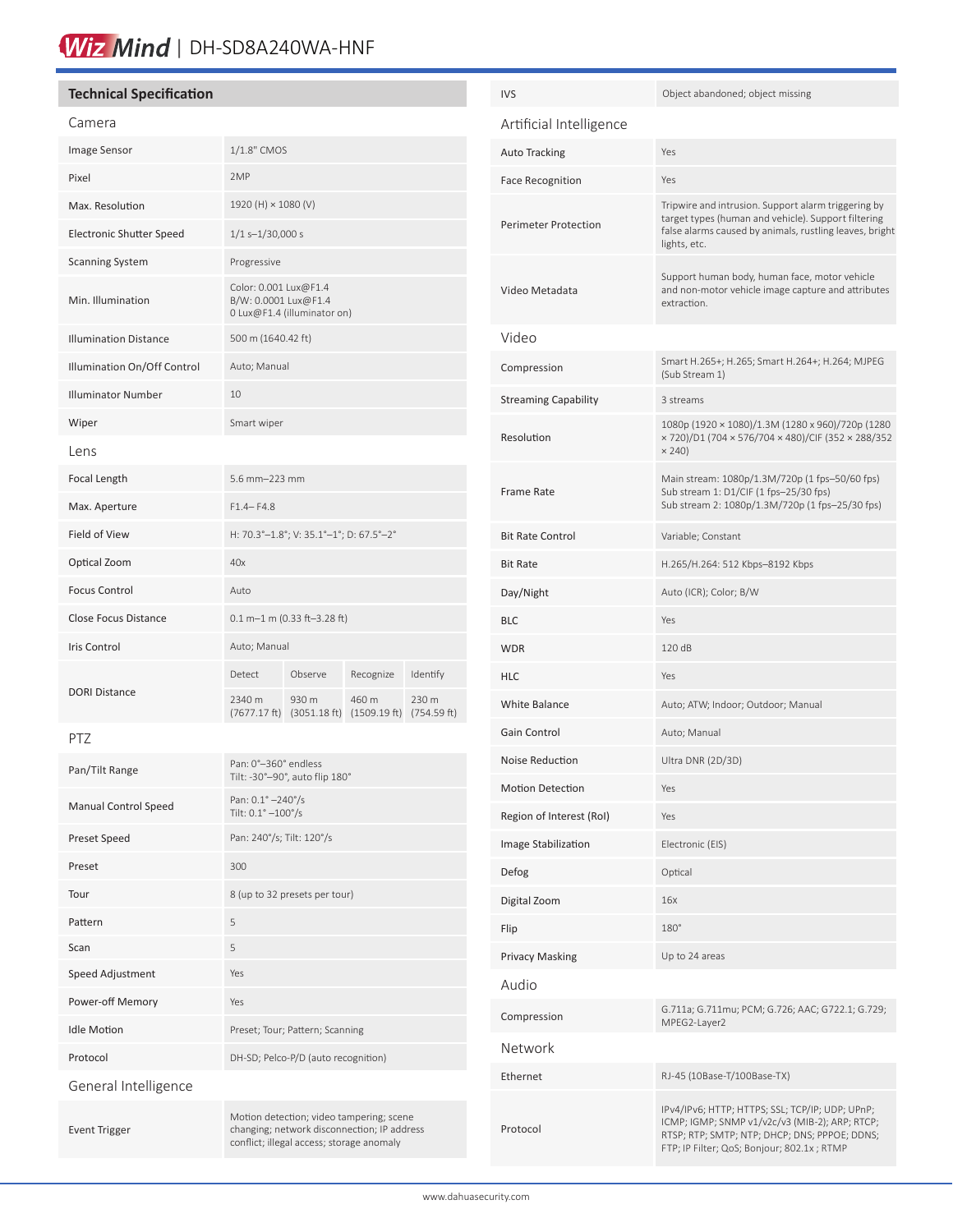## Wiz Mind | DH-SD8A240WA-HNF

| Interoperability             | ONVIF Profile S&G&T API                                                                   |
|------------------------------|-------------------------------------------------------------------------------------------|
| <b>Streaming Method</b>      | Unicast; Multicast                                                                        |
| User/Host                    | 20 (total bandwidth 64MB)                                                                 |
| Storage                      | NAS (Network Attached Storage); local PC for instant<br>recording; Micro SD card (256 GB) |
| <b>Browser</b>               | IE; Chrome; Firefox; Safari                                                               |
| Management Software          | Smart PSS; DSS; DMSS                                                                      |
| Mobile Phone                 | IOS; Android                                                                              |
| Certifications               | CE: EN55032; EN55024; EN50130-4<br>FCC: Part15 subpartB, ANSI C63.4-2014                  |
| Port                         |                                                                                           |
| <b>Analog Output</b>         | 1 port (BNC, 1.0V[p-p], 75Ω)                                                              |
| <b>RS-485</b>                | $\mathbf{1}$                                                                              |
| Audio I/O                    | 1/1                                                                                       |
| Alarm I/O                    | 7/2                                                                                       |
| Power                        |                                                                                           |
| Power Supply                 | DC 36V/2.23A (±25%); Hi-PoE                                                               |
| Power Consumption            | 26W, 38W (heater on, IR on)                                                               |
| Environment                  |                                                                                           |
| <b>Operating Temperature</b> | $-40^{\circ}$ C to +70 $^{\circ}$ C (-40 $^{\circ}$ F to +158 $^{\circ}$ F)               |
| <b>Operating Humidity</b>    | Less than 95% RH                                                                          |
| Protection                   | <b>IP67</b>                                                                               |
| Structure                    |                                                                                           |
| Casing                       | Metal                                                                                     |
| <b>Dimensions</b>            | $\Phi$ 262 mm × 415.6 mm ( $\Phi$ 10.31" × 16.36")                                        |
| Net Weight                   | 8.5 kg (18.74 lb)                                                                         |
| <b>Gross Weight</b>          | 14.3 kg (31.53 lb)                                                                        |

### **Ordering Information**

| <b>Type</b>                  | Part Number       | Description                                                      |  |
|------------------------------|-------------------|------------------------------------------------------------------|--|
| 2MP<br>WizMind<br>PTZ Camera | DH-SD8A240WA-HNF  | 2MP 40x Starlight IR WizMind AI Network<br>PTZ Camera, WDR, PAL  |  |
|                              | DH-SD8A240WAN-HNF | 2MP 40x Starlight IR WizMind AI Network<br>PTZ Camera, WDR, NTSC |  |
|                              | SD8A240WA-HNF     | 2MP 40x Starlight IR WizMind AI Network<br>PTZ Camera, WDR, PAL  |  |
|                              | SD8A240WAN-HNF    | 2MP 40x Starlight IR WizMind AI Network<br>PTZ Camera, WDR, NTSC |  |

| Accessories | PFB306W        | Wall Mount Bracket    |
|-------------|----------------|-----------------------|
|             | DC 36V/2.23A   | Power Adapter         |
|             | <b>PFA118</b>  | Mount Adapter         |
|             | <b>PFB710C</b> | Ceiling Mount Bracket |
|             | <b>PFA150</b>  | Pole Mount Bracket    |
|             | PFB301S-F      | Plane Mount Bracket   |

## **Accessories**



Optional:





Wall Mount Bracket

DC 36V/2.23A Power Adapter



PFA150 Pole Mount Bracket

PFA118 Mount Adapter

PFB710C Ceiling Mount Bracket



PFB301S-E PFB301S-E Plane Mount Bracket

| Wall Mount     | Ceiling Mount    |
|----------------|------------------|
| PFB306W        | PFA118+PFB710C   |
|                | <b>SOLUTION</b>  |
| Pole Mount     | Plane Mount      |
| PFB306W+PFA150 | <b>PFB301S-E</b> |
|                |                  |